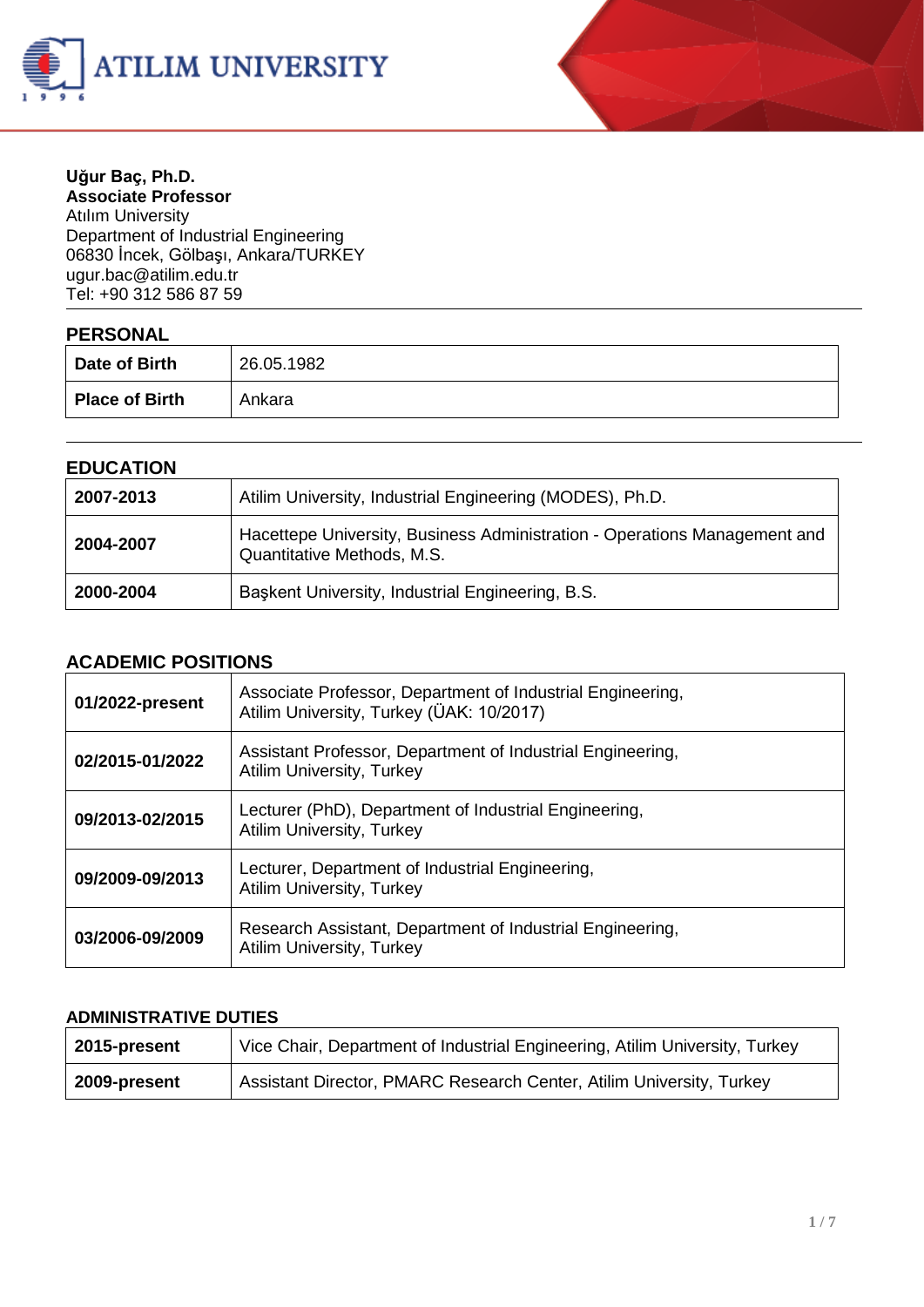| 2021-present | Member, YÖKAK Organizational Accreditation Project Commission, Atilim<br>University, Turkey                                                                                            |
|--------------|----------------------------------------------------------------------------------------------------------------------------------------------------------------------------------------|
| 2021-present | Member, Organizational Change Management Project, Atilim University,<br>Turkey                                                                                                         |
| 2017-present | Cooperative Education coordinator, Department of Industrial Engineering,<br><b>Atilim University, Turkey</b>                                                                           |
| 2015-present | Member, PhD Qualification Committee, Department of Modeling and Design<br>of Engineering Systems, Graduate School of Natural and Applied Sciences,<br><b>Atilim University, Turkey</b> |
| 2010-07/2019 | MÜDEK coordinator, Department of Industrial Engineering, Atilim University,<br>Turkey                                                                                                  |
| 2014-2018    | Bologna coordinator, Department of Industrial Engineering, Atilim University,<br>Turkey                                                                                                |
| 2015-2016    | Summer Internship coordinator, Department of Industrial Engineering, Atilim<br>University, Turkey                                                                                      |

### **RESEARCH INTERESTS**

| Supply Chain Performance Evaluation and Management             |
|----------------------------------------------------------------|
| <b>Strategic Management</b>                                    |
| Real-life Large-Scale Optimization and Decision Making         |
| Implementation Success of Enterprise Resource Planning Systems |
| <b>Business Process Reengineering Applications</b>             |

# **PROFESSIONAL SERVICE**

|  | <b>Served as a Reviewer for: European Journal of Operational Research,</b><br>International Journal of Industrial Engineering: Theory Applications and<br>Practice, Neural Computing and Applications, International Journal of<br>Sustainable Transportation, Sustainable Cities and Society, Springer Nature-<br>Environment, Development and Sustainability, Engineering Computations,<br>Knowledge Management Research and Practice, Scientific Research and<br>Essays, Human Factors and Ergonomics in Manufacturing & Service<br>Industries, Computer Applications in Engineering Education, Tehnicki Vjesnik-<br>Technical Gazette, Scientia Iranica, International Journal of Information and<br>Decision Sciences, Journal of Industrial and Production Engineering, British<br>Journal of Mathematics & Computer Science, International Journal of Applied<br>Management Science, African Journal of Marketing Management, African<br>Journal of Business Management, Journal of Civil Engineering and<br>Construction Technology, Advances in Research, and more |
|--|-----------------------------------------------------------------------------------------------------------------------------------------------------------------------------------------------------------------------------------------------------------------------------------------------------------------------------------------------------------------------------------------------------------------------------------------------------------------------------------------------------------------------------------------------------------------------------------------------------------------------------------------------------------------------------------------------------------------------------------------------------------------------------------------------------------------------------------------------------------------------------------------------------------------------------------------------------------------------------------------------------------------------------------------------------------------------------|
|--|-----------------------------------------------------------------------------------------------------------------------------------------------------------------------------------------------------------------------------------------------------------------------------------------------------------------------------------------------------------------------------------------------------------------------------------------------------------------------------------------------------------------------------------------------------------------------------------------------------------------------------------------------------------------------------------------------------------------------------------------------------------------------------------------------------------------------------------------------------------------------------------------------------------------------------------------------------------------------------------------------------------------------------------------------------------------------------|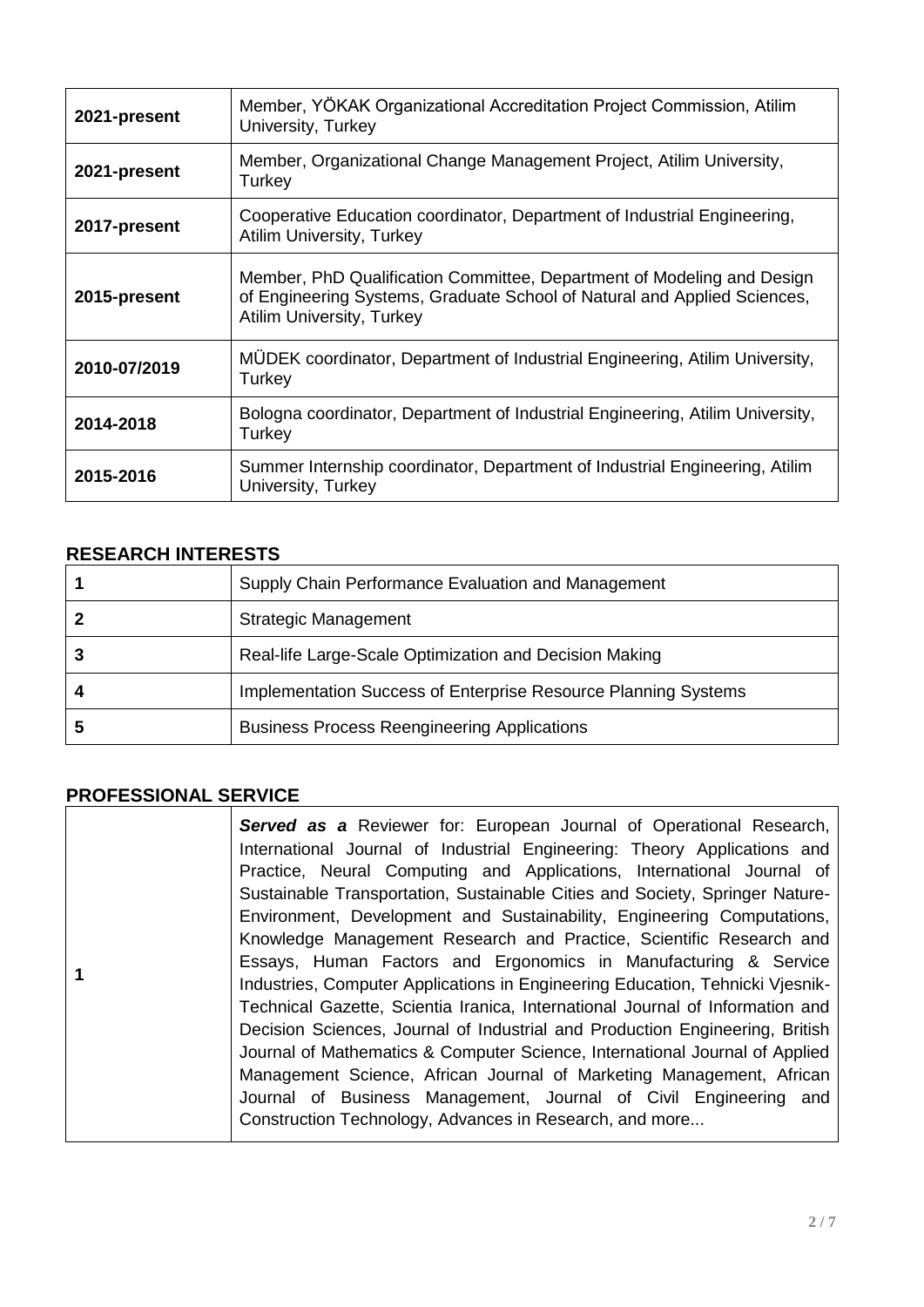# **PUBLICATIONS**

| 11           | Bac U., Erdem M., 2021, Optimization of Electric Vehicle Recharge Schedule<br>and Routing Problem with Time Windows and Partial Recharge: A<br>Comparative Study for an Urban Logistics Fleet, Sustainable Cities and<br>Sociecty, 2021, 70.                                        |
|--------------|-------------------------------------------------------------------------------------------------------------------------------------------------------------------------------------------------------------------------------------------------------------------------------------|
| 10           | Bac U., The Role of Environmental Factors in the Investment Prioritization of<br>Facilities Using Recycled PVC, Polish Journal of Environmental Studies,<br>2021, 30 (4), 2981-2993.                                                                                                |
| 9            | Bac U., Alaloosi K.A.M.S., Turhan C., A Comprehensive Evaluation of the<br>Most Suitable HVAC System for an Industrial Building by Using a Hybrid<br>Building Energy Simulation and Multi Criteria Decision Making Framework,<br>Journal of Building Engineering, 2021, 37, 102153. |
| 8            | Baç U., An Integrated SWARA-WASPAS Group Decision Making Framework<br>to Evaluate Smart Card Systems for Public Transportation. Mathematics,<br>2020, 8 (10), 1723.                                                                                                                 |
| 7            | Erdebilli B., Baç U., Erkan T.E., Sector Selection for ERP Implementation to<br>Achieve Most Impact on Supply Chain Performance by Using AHP-TOPSIS<br>Hybrid Method. Journal Tehnički Vjesnik/ Technical Gazette, 2014, 21 (5),<br>933-938.                                        |
| 6            | Baç U., Erkan T.E., A Model to Evaluate Supply Chain Performance and<br>Flexibility. African Journal of Business Management, 2011, 5 (11), 4263-<br>4271.                                                                                                                           |
| 5            | Erkan T.E., Özdemir Y.S., Baç U., AHP Based Decision Making Process for<br>Zero Energy House Building. Journal of Advanced Management Science,<br>2015, 4 (4), pg. 329-332.                                                                                                         |
| 4            | Baç U., Success of Knowledge and Technology Management in<br>Manufacturing Companies. International Journal of Operations and Logistics<br>Management, 2014, 3 (1), 74-79.                                                                                                          |
| 3            | Erkan T.E., Baç U., Supply Chain Performance Measurement: A Case Study<br>about Applicability of SCOR Model in a Manufacturing Industry Firm.<br>International Journal of Business and Management Studies, 2011, 3 (1), 381–<br>390.                                                |
| $\mathbf{2}$ | Erkan T.E., Baç U., Özdemir T.S., Intellectual Capital Management's and<br>Enterprise Resource Planning's Implementation Effects on Supply Chain's<br>Performance. AWER Procedia Information Technology & Computer Science,<br>2013, 3, 1189-1197.                                  |
| 1            | Calipinar H., Baç U., The Factors Effecting the Realization of Innovation in<br>SMEs and a Field Survey. Ege Academic Review, Journal of Economics,<br>Administrative, International Relations and Political Sciences, 2007, 7 (2),<br>453-466.                                     |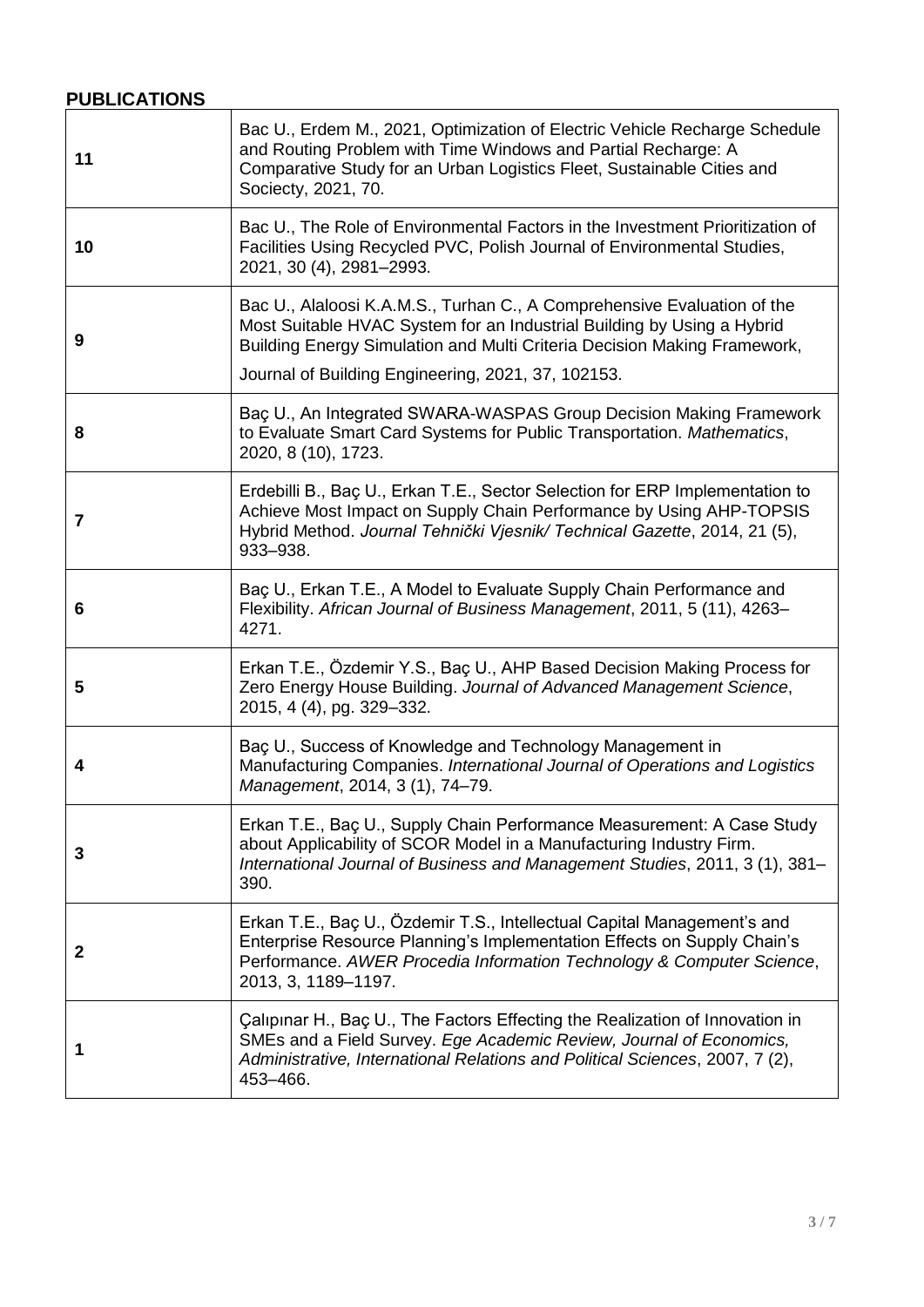## **PROJECTS**

| 13           | Determining the Optimal Approach to Improve Energy Efficiency in<br>Educational Buildings, LAP Project, Project Manager, 2021                                                                                                 |
|--------------|-------------------------------------------------------------------------------------------------------------------------------------------------------------------------------------------------------------------------------|
| 12           | Determination of Key Performance Metrics that Provides Competitive<br>Advantage and Their Effects on Decision Making Phase of Strategic<br>Management, LAP Project, Project Manager, 2020                                     |
| 11           | TABİD, Ankara Sanayi 4.0 Hazırlıkları: "Mevcut Durum, Eğilim, Beklenti ve<br>Öneriler". Yerel İzleme Grubu Oluşturulması, T.C. Dışişleri Bakanlığı, Avrupa<br>Birliği Başkanlığı, Yerel STK'lar Hibe Programı, Advisor, 2019. |
| 10           | Industry 4.0 Awareness and Application Level Determination Field Study in<br>Ankara, LAP Project, Project Manager, 2019                                                                                                       |
| 9            | Design of an Evaluation Framework for R&D Projects in TAI, Advisor, 2014                                                                                                                                                      |
| 8            | Determination of Design Management Models Used by Companies in Ankara<br>During Innovation, LAP Project, Project Manager, 2018                                                                                                |
| 7            | The Health-Care Services' Performance Evaluation Using: DEA-IFMCDM<br>Model, LAP Project, Project Co-Manager, 2014                                                                                                            |
| 6            | Determining the Differences Between Sectors in Operational Strategies which<br>Affect the Performance by Using Critical Factor Indexes, LAP Project, Project<br>Manager, 2013                                                 |
| 5            | Determining the Operational Strategies which Affect the Performance by<br>Using Critical Factor Index: Technology Rankings, LAP Project, Project Co-<br>Manager, 2012                                                         |
| 4            | Awareness, Applications and Necessity of ERP in Public Sector: A<br>Monographic Study, BAP Project, Researcher, 2012                                                                                                          |
| 3            | Importance of Flexibility in Supply Chain and Awareness in SMEs, BAP<br>Project, Researcher, 2012                                                                                                                             |
| $\mathbf{2}$ | Selection of Business Intelligence Systems by AHP and Fuzzy AHP: An<br>Empirical Study from Ankara Production Sector, LAP Project, Co-Manager,<br>2011                                                                        |
|              | Factors Affecting the Success of ERP and BPR in Supply Chains, BAP<br>Project, Researcher, 2010                                                                                                                               |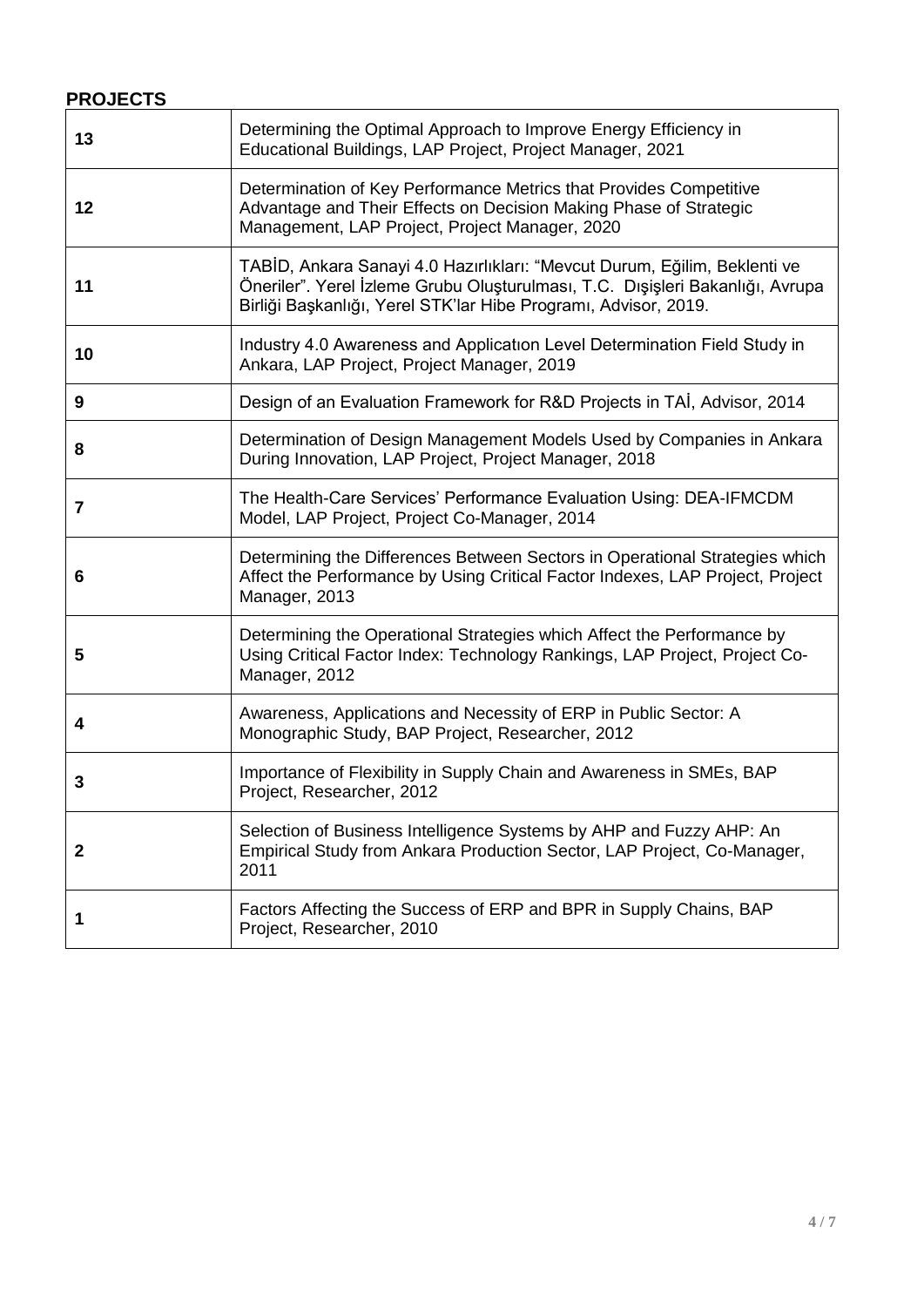# **CONFERENCE PRESENTATIONS**

| 15 | Baç U., Erkan T.E., Adoption of Utilization Maximization Objective for a Job-<br>Shop Scheduling Problem in Group Technology Production, "4th International<br>Conference on Economics, Business Management and Social Sciences"<br>ICEBSS, September, 2019, Budapest/Hungary. |
|----|--------------------------------------------------------------------------------------------------------------------------------------------------------------------------------------------------------------------------------------------------------------------------------|
| 14 | Erkan T.E., Baç U., Resource Assignment Modelling: A Case Study in Health<br>Sector, "4th International Conference on Economics, Business Management<br>and Social Sciences" ICEBSS, September, 2019, Budapest/Hungary.                                                        |
| 13 | Baç U., Erkan T.E., Categorization of Design Management Models for<br>Innovation, "International conference on knowledge and innovation in<br>Engineering, Science and Technology", December, 2018, Berlin/Germany.                                                            |
| 12 | Baç U., Erkan T.E., Layout Improvement Method Selection for a Mass<br>Production Facility, Proceedings of the International Conference on Industrial<br>Engineering and Operations Management, July, 2018, Paris/France.                                                       |
| 11 | Özdemir Y.S., Baç U., Erkan T.E., ERP Key Performance Indicator Selection<br>by Using Fuzzy TOPSIS and an Application, "International Conference for<br>Business and Economic (IJAS'16)", June, 2016, Munich/Germany.                                                          |
| 10 | Bac U., Özdemir Y.S., How to Use Knowledge and Technology Management<br>Strategies to Increase Supply Chain Performance in Service Sector" 2nd<br>World Conference on Supply Chain Management (WCOSM'2016)", Vol.1, pg.<br>1-4, May, 2016, Bangkok/Thailand.                   |
| 9  | Baç U., Erkan T.E., Güldal G., Tansel G., Evaluating Operational Strategies<br>that Affect Information System's Performance by Using FAHP Approach,<br>"ISCAMI 2013", 2013, Malenovice/Czech Republic.                                                                         |
| 8  | Baç U., Erkan T.E., Polat V., Tanriverdi İ.U., Use of FAHP Approach in the<br>Development of Performance Evaluation Methodology for Knowledge and<br>Technology Management, "ISCAMI 2013", 2013, Malenovice/Czech Republic.                                                    |
|    | Erkan T.E., Baç U., Celepli C., Gurson P., Determination of Intellectual Capital<br>Management Level by Fuzzy AHP, "ISCAMI 2013", 2013, Malenovice/Czech<br>Republic.                                                                                                          |
| 6  | Baç U., Erkan T.E., Effects of Business Process Reengineering and<br>Enterprise Resource Planning on Supply Chain Management Performance,<br>"International Conference on IT and Intelligent Systems", pg.80-83,<br>December, 2013, Bangkok/Thailand.                          |
| 5  | Erkan T.E., Baç U., Özdemir Y.S., A Fuzzy AHP Ranking Model for<br>Intellectual Capital Management Level in Ankara Industries, "ISCAMI 2012",<br>2012, Malenovice, Czech Republic.                                                                                             |
| 4  | Erkan T.E., Özdemir Y.S., Baç U., Intellectual Capital Management's Effects<br>on Enterprise Resource Planning Implementation, "4th European Conference<br>on Intellectual Capital", 2012, Helsinki/Finland.                                                                   |
| 3  | Erkan T.E., Baç U., Erdebilli B., Effects of BPR on ERP Success and Supply<br>Chain Performance, "3rd International Conference on Information<br>Management and Evaluation", 2012, Ankara/Turkey.                                                                              |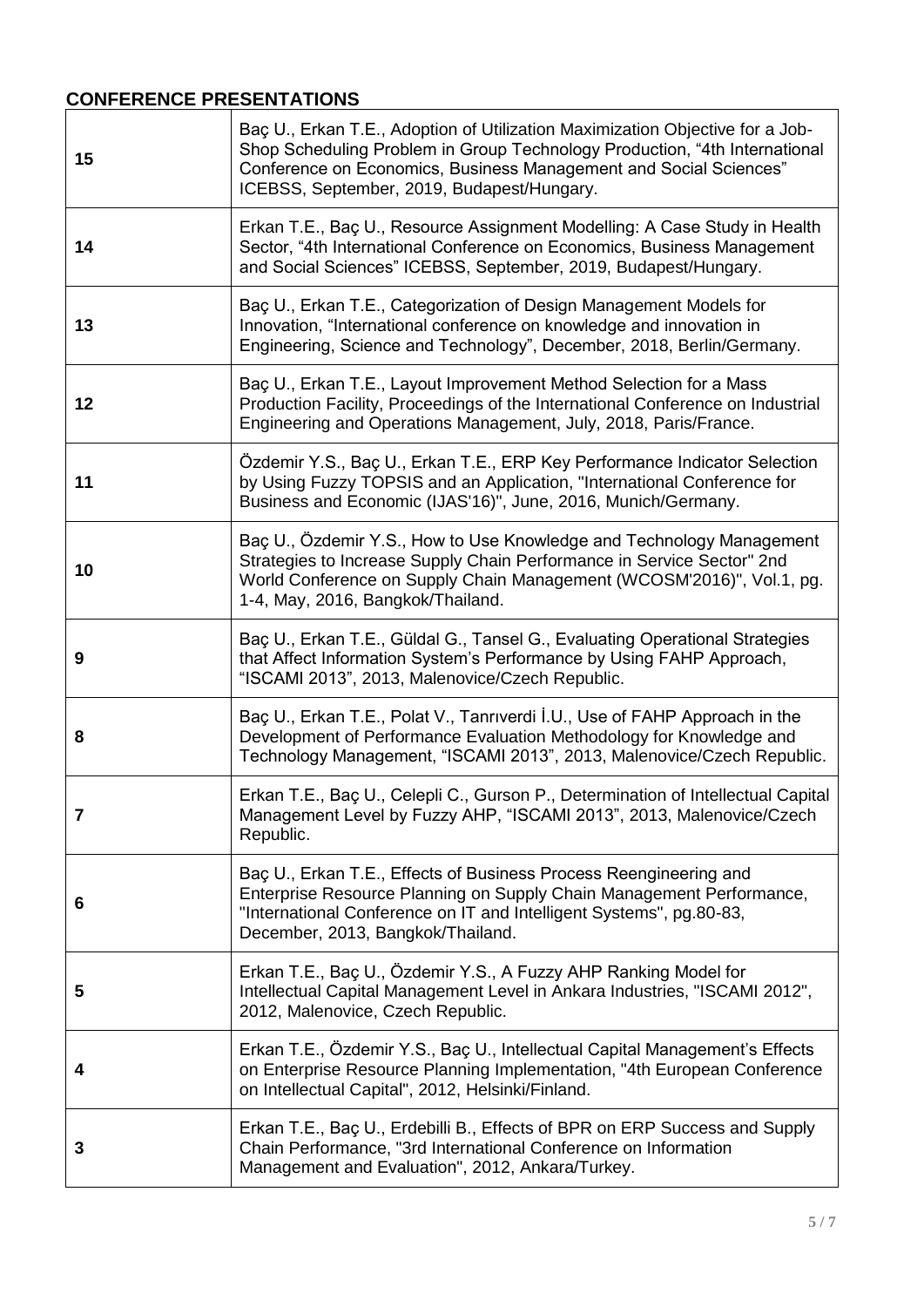| Baç U., Erkan T.E., Ertüzün N., Lojistik Maliyetinin Düşürülmesi İçin Araç<br>Rotalama Problemi Uygulaması: Kombi Dağıtımı, 31. Ulusal Yöneylem<br>Araştırması Ve Endüstri Mühendisliği Kongresi, 2011, Sakarya, Türkiye. |
|---------------------------------------------------------------------------------------------------------------------------------------------------------------------------------------------------------------------------|
| Celebi N., Baç U., Industrial Engineering Education and Team Learning,<br>National VI. EIM Congress, 2007, Bursa, Türkiye.                                                                                                |

### **COURSES GIVEN**

|              | <b>Operations Research I</b>              |
|--------------|-------------------------------------------|
| $\mathbf{2}$ | <b>Operations Research II</b>             |
| 3            | <b>Facilities Planning</b>                |
| 4            | <b>Engineering Economic Analysis</b>      |
| 5            | System Analysis and Design                |
| 6            | Supply Chain Modeling II                  |
| 7            | Industrial Engineering Design I & II      |
| 8            | <b>Computer Aided Engineering Drawing</b> |
| 9            | <b>Industrial Engineering Seminars</b>    |